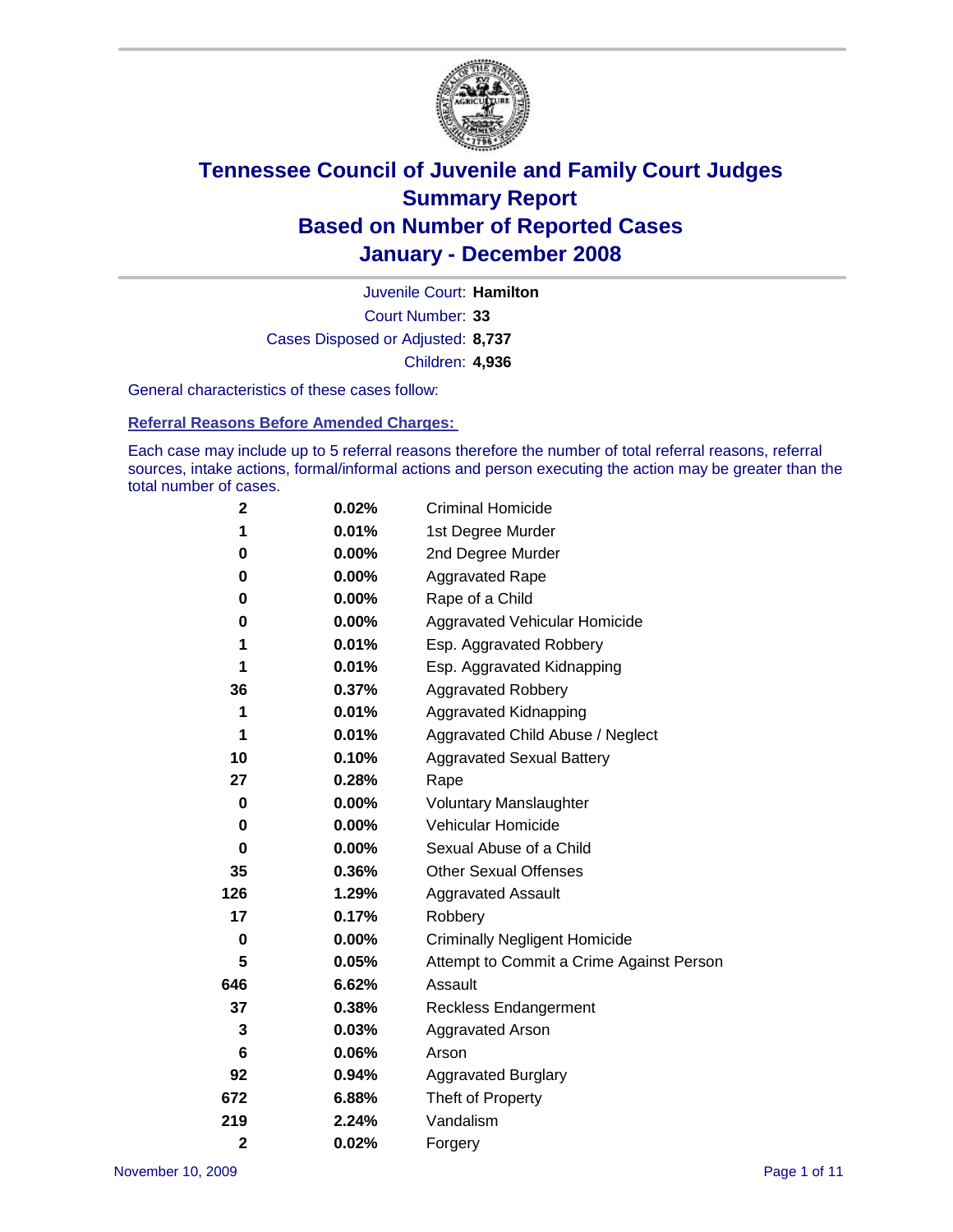

Court Number: **33** Juvenile Court: **Hamilton** Cases Disposed or Adjusted: **8,737** Children: **4,936**

#### **Referral Reasons Before Amended Charges:**

Each case may include up to 5 referral reasons therefore the number of total referral reasons, referral sources, intake actions, formal/informal actions and person executing the action may be greater than the total number of cases.

| $\bf{0}$ | 0.00% | <b>Worthless Checks</b>                                     |
|----------|-------|-------------------------------------------------------------|
| 1        | 0.01% | Illegal Possession / Fraudulent Use of Credit / Debit Cards |
| 101      | 1.03% | <b>Burglary</b>                                             |
| 28       | 0.29% | Unauthorized Use of a Vehicle                               |
| 12       | 0.12% | <b>Cruelty to Animals</b>                                   |
| 17       | 0.17% | Sale of Controlled Substances                               |
| 72       | 0.74% | <b>Other Drug Offenses</b>                                  |
| 265      | 2.71% | Possession of Controlled Substances                         |
| $\bf{0}$ | 0.00% | <b>Criminal Attempt</b>                                     |
| 27       | 0.28% | Carrying Weapons on School Property                         |
| 63       | 0.65% | Unlawful Carrying / Possession of a Weapon                  |
| 52       | 0.53% | <b>Evading Arrest</b>                                       |
| 8        | 0.08% | Escape                                                      |
| 15       | 0.15% | Driving Under Influence (DUI)                               |
| 113      | 1.16% | Possession / Consumption of Alcohol                         |
| 86       | 0.88% | Resisting Stop, Frisk, Halt, Arrest or Search               |
| 5        | 0.05% | <b>Aggravated Criminal Trespass</b>                         |
| 22       | 0.23% | Harassment                                                  |
| 0        | 0.00% | Failure to Appear                                           |
| 18       | 0.18% | Filing a False Police Report                                |
| 50       | 0.51% | Criminal Impersonation                                      |
| 613      | 6.28% | <b>Disorderly Conduct</b>                                   |
| 120      | 1.23% | <b>Criminal Trespass</b>                                    |
| 22       | 0.23% | <b>Public Intoxication</b>                                  |
| 16       | 0.16% | Gambling                                                    |
| 160      | 1.64% | Traffic                                                     |
| 0        | 0.00% | <b>Local Ordinances</b>                                     |
| $\bf{0}$ | 0.00% | Violation of Wildlife Regulations                           |
| 89       | 0.91% | Contempt of Court                                           |
| 705      | 7.22% | Violation of Probation                                      |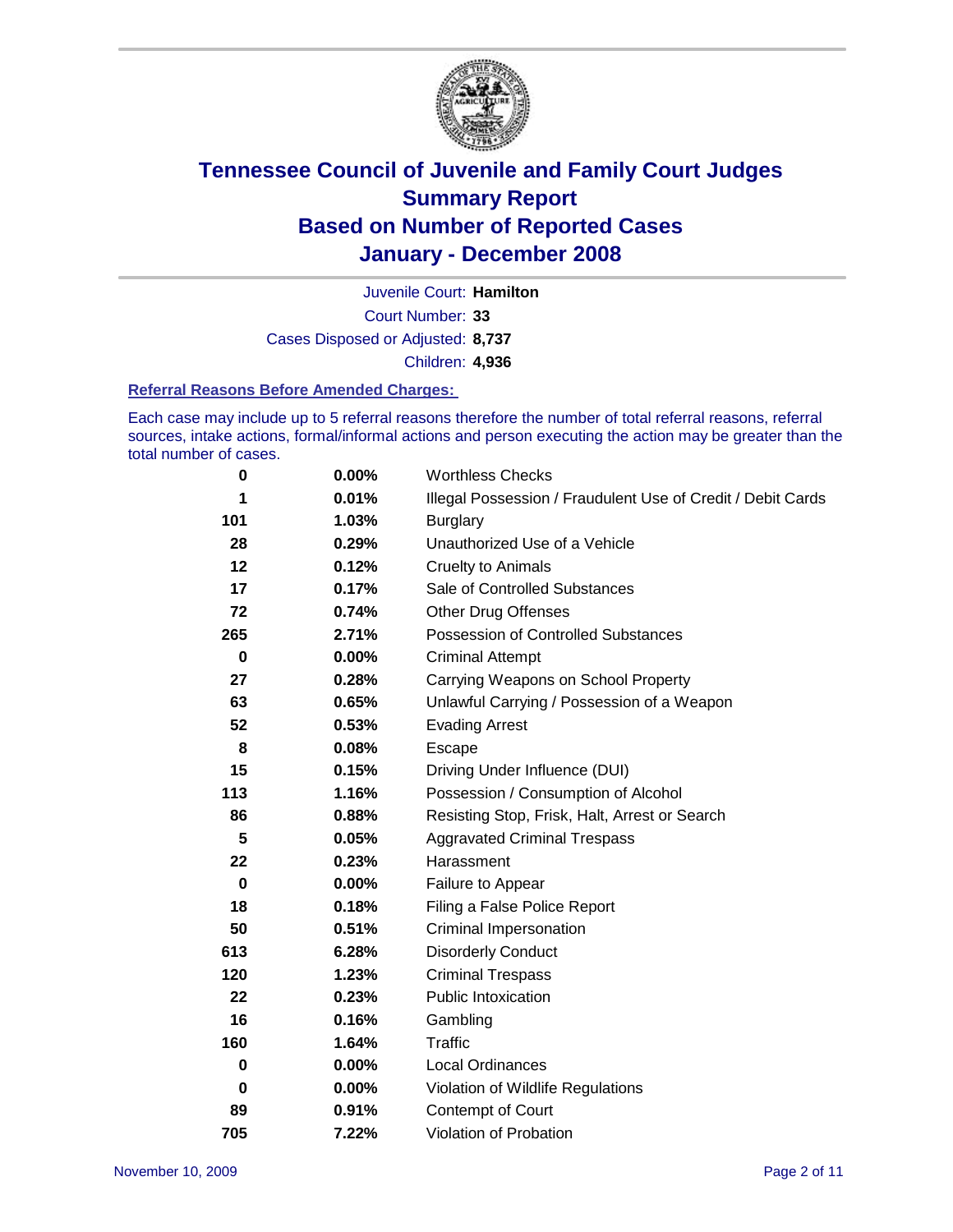

Court Number: **33** Juvenile Court: **Hamilton** Cases Disposed or Adjusted: **8,737** Children: **4,936**

#### **Referral Reasons Before Amended Charges:**

Each case may include up to 5 referral reasons therefore the number of total referral reasons, referral sources, intake actions, formal/informal actions and person executing the action may be greater than the total number of cases.

| 58       | 0.59%    | Violation of Aftercare                 |
|----------|----------|----------------------------------------|
| 392      | 4.02%    | <b>Unruly Behavior</b>                 |
| 1,095    | 11.22%   | Truancy                                |
| 390      | 4.00%    | In-State Runaway                       |
| $\bf{0}$ | $0.00\%$ | Out-of-State Runaway                   |
| 114      | 1.17%    | Possession of Tobacco Products         |
| $\bf{0}$ | $0.00\%$ | Violation of a Valid Court Order       |
| 46       | 0.47%    | <b>Violation of Curfew</b>             |
| $\bf{0}$ | $0.00\%$ | <b>Sexually Abused Child</b>           |
| 45       | 0.46%    | <b>Physically Abused Child</b>         |
| 205      | 2.10%    | Dependency / Neglect                   |
| 56       | 0.57%    | <b>Termination of Parental Rights</b>  |
| 0        | $0.00\%$ | <b>Violation of Pretrial Diversion</b> |
| 0        | $0.00\%$ | Violation of Informal Adjustment       |
| 0        | $0.00\%$ | <b>Judicial Review</b>                 |
| 0        | $0.00\%$ | <b>Administrative Review</b>           |
| 0        | 0.00%    | <b>Foster Care Review</b>              |
| 2,026    | 20.76%   | Custody                                |
| 312      | 3.20%    | Visitation                             |
| 0        | $0.00\%$ | Paternity / Legitimation               |
| 0        | $0.00\%$ | <b>Child Support</b>                   |
| 0        | $0.00\%$ | <b>Request for Medical Treatment</b>   |
| 0        | 0.00%    | <b>Consent to Marry</b>                |
| 402      | 4.12%    | Other                                  |
| 9,761    | 100.00%  | <b>Total Referrals</b>                 |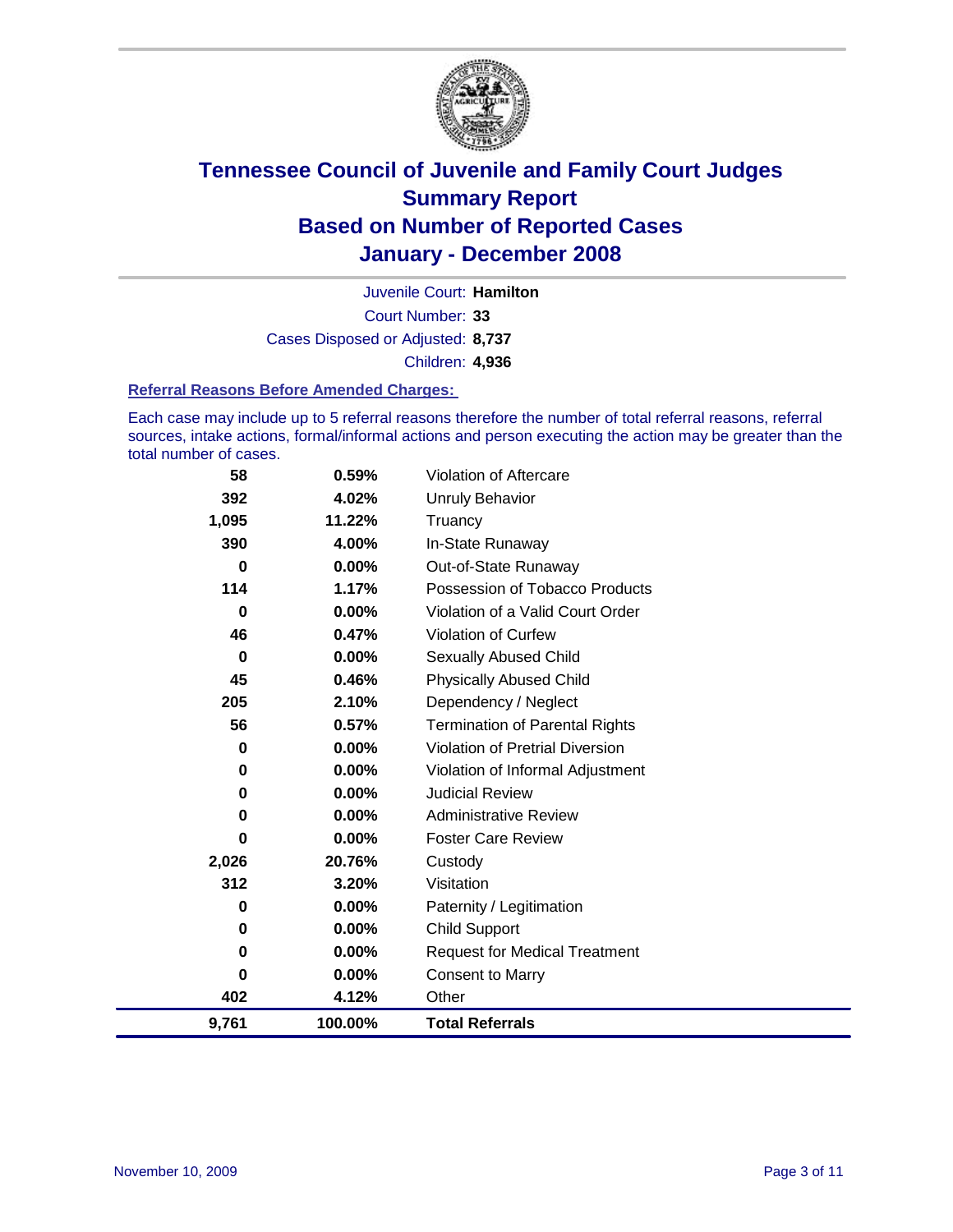

| 9,761                      | 100.00%                           | <b>Total Referral Sources</b>     |  |  |
|----------------------------|-----------------------------------|-----------------------------------|--|--|
| 330                        | 3.38%                             | Other                             |  |  |
| 3                          | 0.03%                             | Unknown                           |  |  |
| 1                          | 0.01%                             | Hospital                          |  |  |
| 5                          | 0.05%                             | Child & Parent                    |  |  |
| 157                        | 1.61%                             | Victim                            |  |  |
| 6                          | 0.06%                             | <b>Other Court</b>                |  |  |
| 4                          | 0.04%                             | Social Agency                     |  |  |
| 731                        | 7.49%                             | <b>Court Staff</b>                |  |  |
| 0                          | $0.00\%$                          | <b>District Attorney's Office</b> |  |  |
| 5                          | 0.05%                             | <b>Other State Department</b>     |  |  |
| 464                        | 4.75%                             | <b>DCS</b>                        |  |  |
| 0                          | $0.00\%$                          | <b>CSA</b>                        |  |  |
| 1,104                      | 11.31%                            | School                            |  |  |
| 0                          | $0.00\%$                          | Self                              |  |  |
| 1,003                      | 10.28%                            | <b>Relatives</b>                  |  |  |
| 2,109                      | 21.61%                            | Parents                           |  |  |
| 3,839                      | 39.33%                            | Law Enforcement                   |  |  |
| <b>Referral Sources: 1</b> |                                   |                                   |  |  |
|                            |                                   | Children: 4,936                   |  |  |
|                            | Cases Disposed or Adjusted: 8,737 |                                   |  |  |
|                            |                                   | Court Number: 33                  |  |  |
|                            | Juvenile Court: Hamilton          |                                   |  |  |
|                            |                                   |                                   |  |  |

### **Age of Child at Referral: 2**

| 4,936<br>100.00% | <b>Total Child Count</b> |  |
|------------------|--------------------------|--|
| $0.00\%$<br>0    | <b>Unknown</b>           |  |
| 26<br>0.53%      | Ages 19 and Over         |  |
| 708<br>14.34%    | Ages 17 through 18       |  |
| 27.82%<br>1,373  | Ages 15 through 16       |  |
| 804<br>16.29%    | Ages 13 through 14       |  |
| 361<br>7.31%     | Ages 11 through 12       |  |
| 1,664<br>33.71%  | Ages 10 and Under        |  |
|                  |                          |  |

<sup>1</sup> If different than number of Referral Reasons (9761), verify accuracy of your court's data.

<sup>2</sup> One child could be counted in multiple categories, verify accuracy of your court's data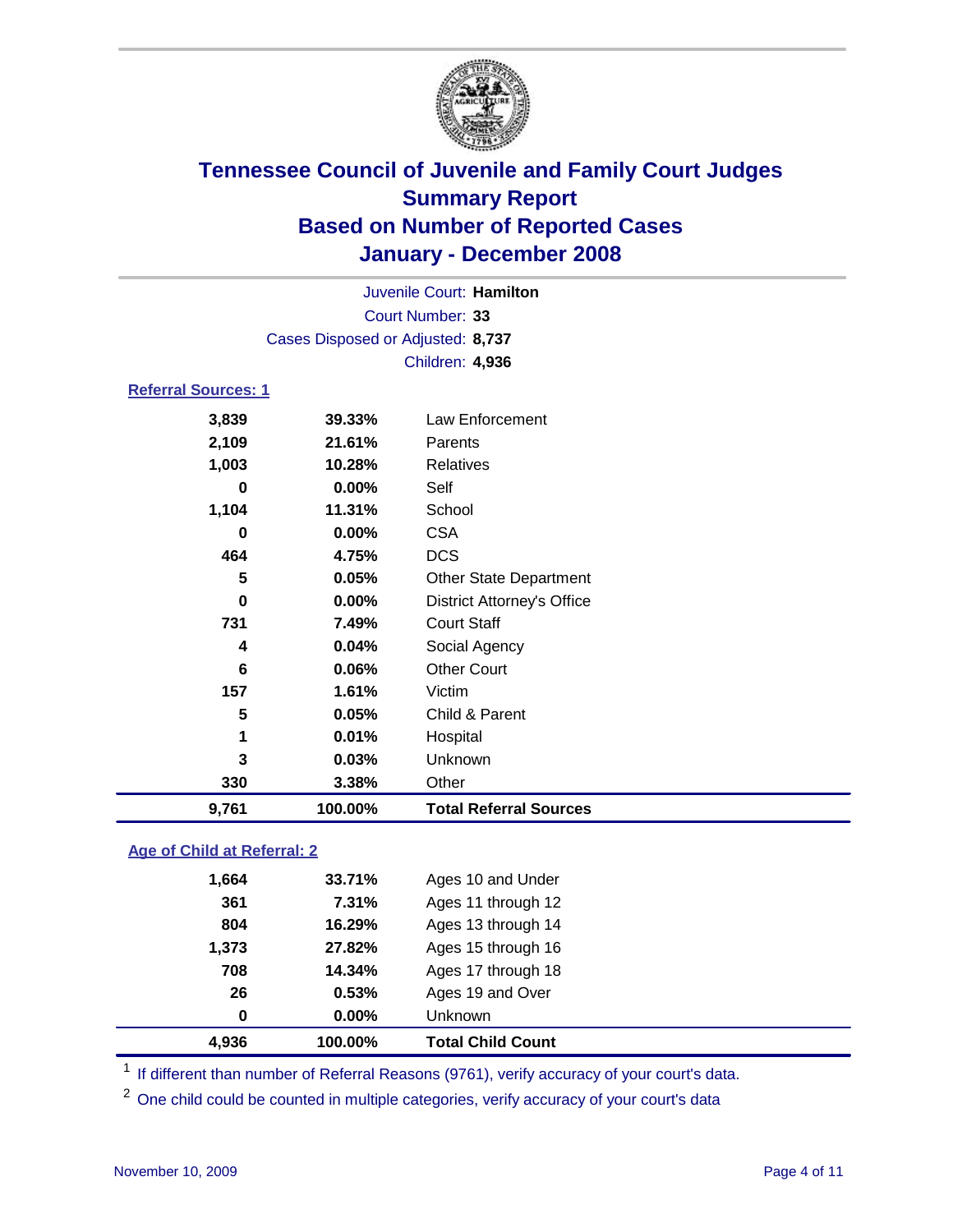

| Juvenile Court: Hamilton                |                                   |                          |  |  |
|-----------------------------------------|-----------------------------------|--------------------------|--|--|
| Court Number: 33                        |                                   |                          |  |  |
|                                         | Cases Disposed or Adjusted: 8,737 |                          |  |  |
|                                         |                                   | <b>Children: 4,936</b>   |  |  |
| Sex of Child: 1                         |                                   |                          |  |  |
| 2,796                                   | 56.65%                            | Male                     |  |  |
| 2,130                                   | 43.15%                            | Female                   |  |  |
| 10                                      | 0.20%                             | Unknown                  |  |  |
| 4,936                                   | 100.00%                           | <b>Total Child Count</b> |  |  |
| Race of Child: 1                        |                                   |                          |  |  |
| 2,053                                   | 41.59%                            | White                    |  |  |
| 2,733                                   | 55.37%                            | African American         |  |  |
| 3                                       | 0.06%                             | Native American          |  |  |
| 12                                      | 0.24%                             | Asian                    |  |  |
| 51                                      | 1.03%                             | Mixed                    |  |  |
| 84                                      | 1.70%                             | Unknown                  |  |  |
| 4,936                                   | 100.00%                           | <b>Total Child Count</b> |  |  |
| <b>Hispanic Origin: 1</b>               |                                   |                          |  |  |
| 59                                      | 1.20%                             | Yes                      |  |  |
| 4,627                                   | 93.74%                            | No                       |  |  |
| 250                                     | 5.06%                             | Unknown                  |  |  |
| 4,936                                   | 100.00%                           | <b>Total Child Count</b> |  |  |
| <b>School Enrollment of Children: 1</b> |                                   |                          |  |  |
| 1,999                                   | 40.50%                            | Yes                      |  |  |
| 236                                     | 4.78%                             | <b>No</b>                |  |  |
| 2,701                                   | 54.72%                            | Unknown                  |  |  |
| 4,936                                   | 100.00%                           | <b>Total Child Count</b> |  |  |

<sup>1</sup> One child could be counted in multiple categories, verify accuracy of your court's data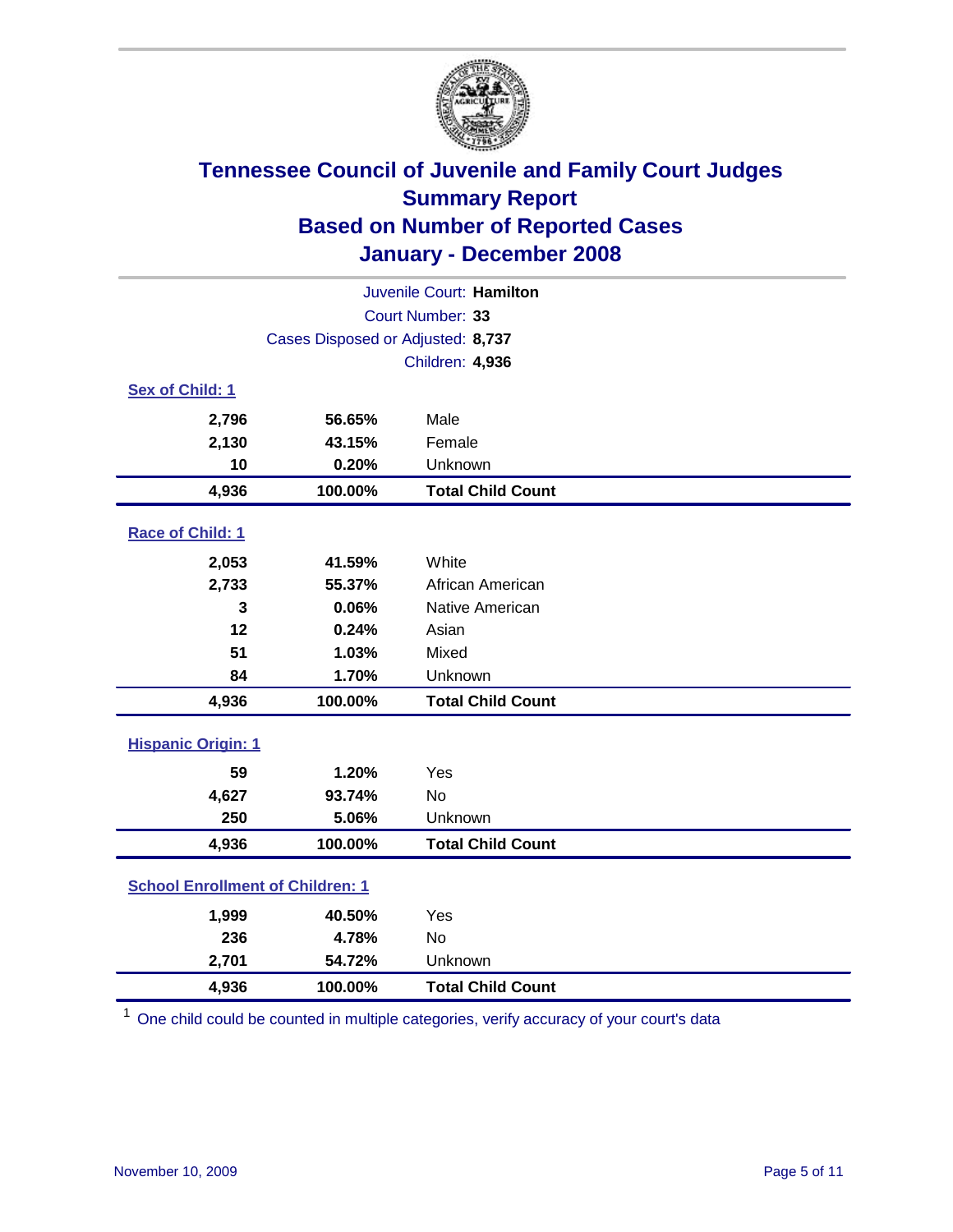

Court Number: **33** Juvenile Court: **Hamilton** Cases Disposed or Adjusted: **8,737** Children: **4,936**

#### **Living Arrangement of Child at Time of Referral: 1**

|       |        | <b>Total Child Count</b>     |
|-------|--------|------------------------------|
| 218   | 4.42%  | Other                        |
| 435   | 8.81%  | Unknown                      |
| 8     | 0.16%  | Independent                  |
| 98    | 1.99%  | In an Institution            |
| 6     | 0.12%  | In a Residential Center      |
| 7     | 0.14%  | In a Group Home              |
| 19    | 0.38%  | With Foster Family           |
| 11    | 0.22%  | With Adoptive Parents        |
| 248   | 5.02%  | <b>With Relatives</b>        |
| 260   | 5.27%  | With Father                  |
| 3,059 | 61.97% | With Mother                  |
| 40    | 0.81%  | With Mother and Stepfather   |
| 9     | 0.18%  | With Father and Stepmother   |
| 518   | 10.49% | With Both Biological Parents |
|       |        | 4,936<br>100.00%             |

#### **Type of Detention: 2**

| 8,737 | 100.00%  | <b>Total Detention Count</b> |  |
|-------|----------|------------------------------|--|
| 12    | 0.14%    | Other                        |  |
| 1,948 | 22.30%   | Does Not Apply               |  |
| 6,770 | 77.49%   | Unknown                      |  |
| 0     | 0.00%    | <b>Psychiatric Hospital</b>  |  |
| 0     | 0.00%    | Jail - No Separation         |  |
| 0     | $0.00\%$ | Jail - Partial Separation    |  |
| 0     | $0.00\%$ | Jail - Complete Separation   |  |
| 7     | 0.08%    | Juvenile Detention Facility  |  |
| 0     | 0.00%    | Non-Secure Placement         |  |
|       |          |                              |  |

<sup>1</sup> One child could be counted in multiple categories, verify accuracy of your court's data

<sup>2</sup> If different than number of Cases (8737) verify accuracy of your court's data.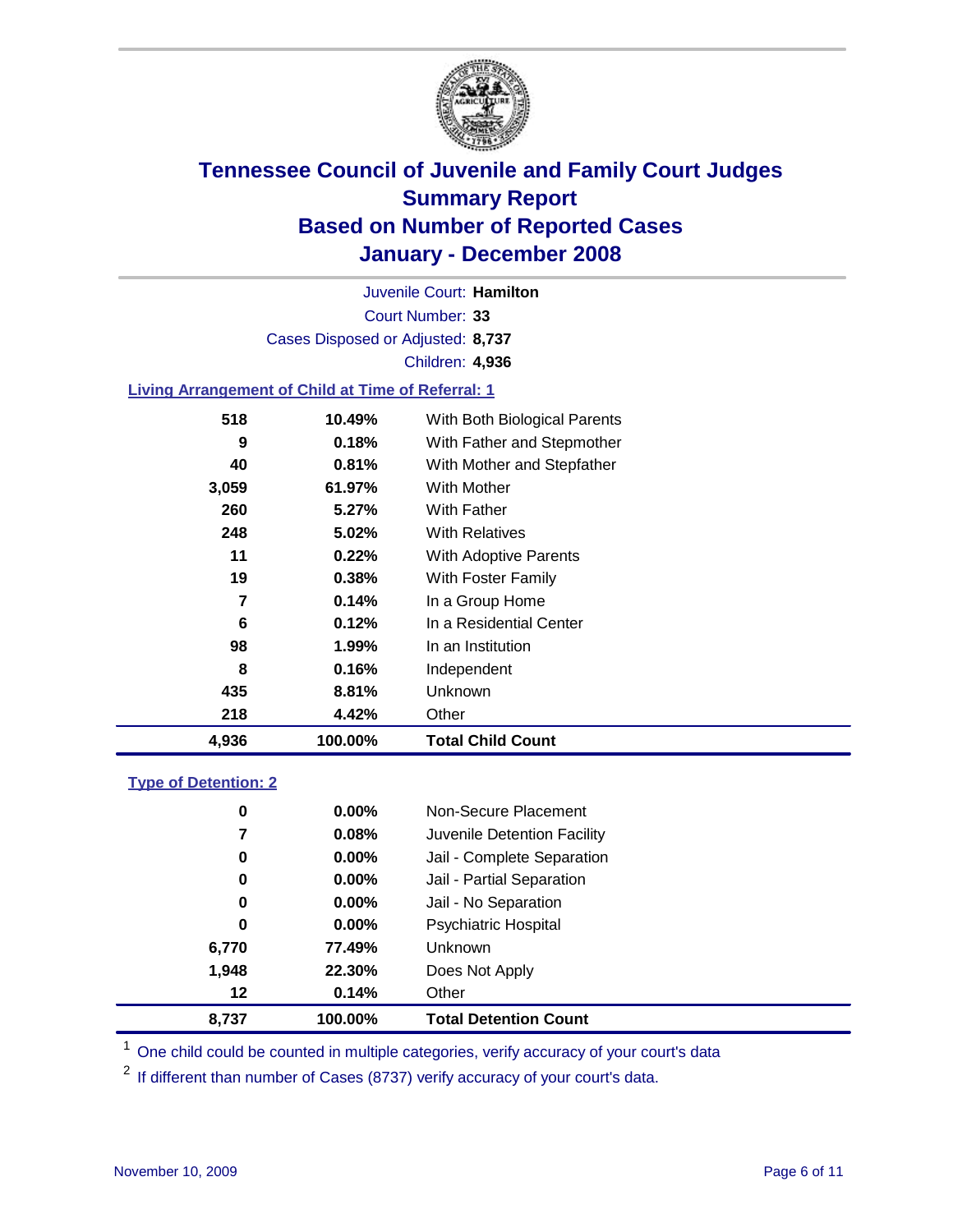

|                                                    | Juvenile Court: Hamilton          |                                      |  |  |  |
|----------------------------------------------------|-----------------------------------|--------------------------------------|--|--|--|
|                                                    | Court Number: 33                  |                                      |  |  |  |
|                                                    | Cases Disposed or Adjusted: 8,737 |                                      |  |  |  |
|                                                    |                                   | Children: 4,936                      |  |  |  |
| <b>Placement After Secure Detention Hearing: 1</b> |                                   |                                      |  |  |  |
| 0                                                  | 0.00%                             | Returned to Prior Living Arrangement |  |  |  |
| 1,408                                              | 16.12%                            | Juvenile Detention Facility          |  |  |  |
| 3                                                  | 0.03%                             | Jail                                 |  |  |  |
| 0                                                  | 0.00%                             | Shelter / Group Home                 |  |  |  |
| 4                                                  | 0.05%                             | <b>Foster Family Home</b>            |  |  |  |
| $\bf{0}$                                           | 0.00%                             | Psychiatric Hospital                 |  |  |  |
| 1,156                                              | 13.23%                            | Unknown                              |  |  |  |
| 6,155                                              | 70.45%                            | Does Not Apply                       |  |  |  |
| 11                                                 | 0.13%                             | Other                                |  |  |  |
| 8,737                                              | 100.00%                           | <b>Total Placement Count</b>         |  |  |  |
| <b>Intake Actions: 2</b>                           |                                   |                                      |  |  |  |
|                                                    |                                   |                                      |  |  |  |
| 8,873                                              | 90.90%                            | <b>Petition Filed</b>                |  |  |  |
| $\bf{0}$                                           | 0.00%                             | <b>Motion Filed</b>                  |  |  |  |
| 243                                                | 2.49%                             | <b>Citation Processed</b>            |  |  |  |
| 0                                                  | 0.00%                             | Notification of Paternity Processed  |  |  |  |
| 0                                                  | 0.00%                             | Scheduling of Judicial Review        |  |  |  |
| $\bf{0}$                                           | 0.00%                             | Scheduling of Administrative Review  |  |  |  |
| 0                                                  | 0.00%                             | Scheduling of Foster Care Review     |  |  |  |
|                                                    | 0.01%                             | Unknown                              |  |  |  |
| 0                                                  | 0.00%                             | Does Not Apply                       |  |  |  |
| 644                                                | 6.60%                             | Other                                |  |  |  |
| 9,761                                              | 100.00%                           | <b>Total Intake Count</b>            |  |  |  |

<sup>1</sup> If different than number of Cases (8737) verify accuracy of your court's data.

<sup>2</sup> If different than number of Referral Reasons (9761), verify accuracy of your court's data.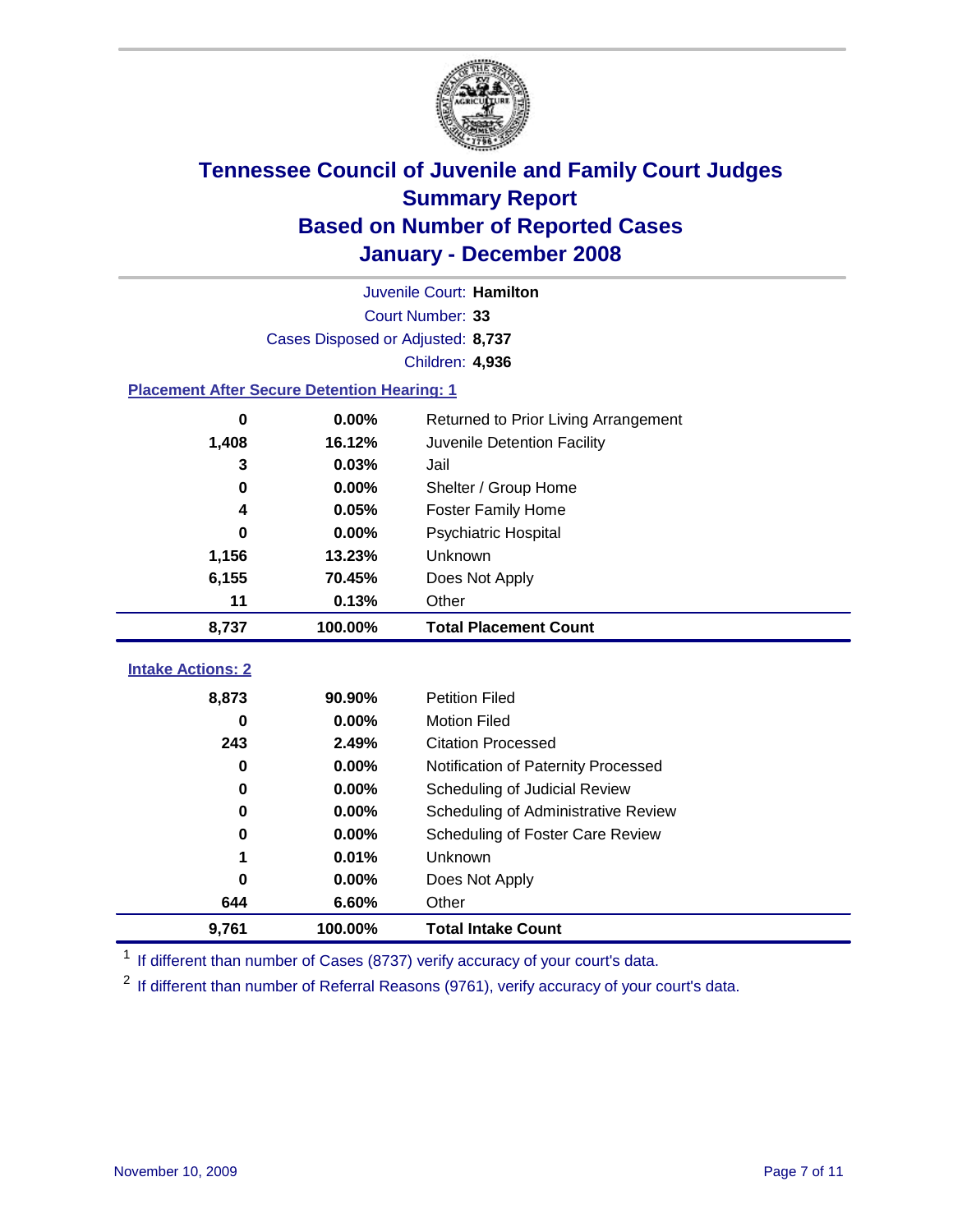

Court Number: **33** Juvenile Court: **Hamilton** Cases Disposed or Adjusted: **8,737** Children: **4,936**

### **Last Grade Completed by Child: 1**

| 4,936    | 100.00% | <b>Total Child Count</b> |
|----------|---------|--------------------------|
| 6        | 0.12%   | Other                    |
| 2,875    | 58.25%  | Unknown                  |
| 5        | 0.10%   | Never Attended School    |
| 4        | 0.08%   | Graduated                |
| 11       | 0.22%   | <b>GED</b>               |
| $\bf{0}$ | 0.00%   | Non-Graded Special Ed    |
| 52       | 1.05%   | 12th Grade               |
| 133      | 2.69%   | 11th Grade               |
| 258      | 5.23%   | 10th Grade               |
| 270      | 5.47%   | 9th Grade                |
| 247      | 5.00%   | 8th Grade                |
| 205      | 4.15%   | 7th Grade                |
| 178      | 3.61%   | 6th Grade                |
| 64       | 1.30%   | 5th Grade                |
| 62       | 1.26%   | 4th Grade                |
| 84       | 1.70%   | 3rd Grade                |
| 74       | 1.50%   | 2nd Grade                |
| 95       | 1.92%   | 1st Grade                |
| 96       | 1.94%   | Kindergarten             |
| 43       | 0.87%   | Preschool                |
| 174      | 3.53%   | Too Young for School     |

### **Enrolled in Special Education: 1**

| 4,936 | 100.00% | <b>Total Child Count</b> |  |
|-------|---------|--------------------------|--|
| 3.917 | 79.36%  | Unknown                  |  |
| 943   | 19.10%  | No                       |  |
| 76    | 1.54%   | Yes                      |  |
|       |         |                          |  |

<sup>1</sup> One child could be counted in multiple categories, verify accuracy of your court's data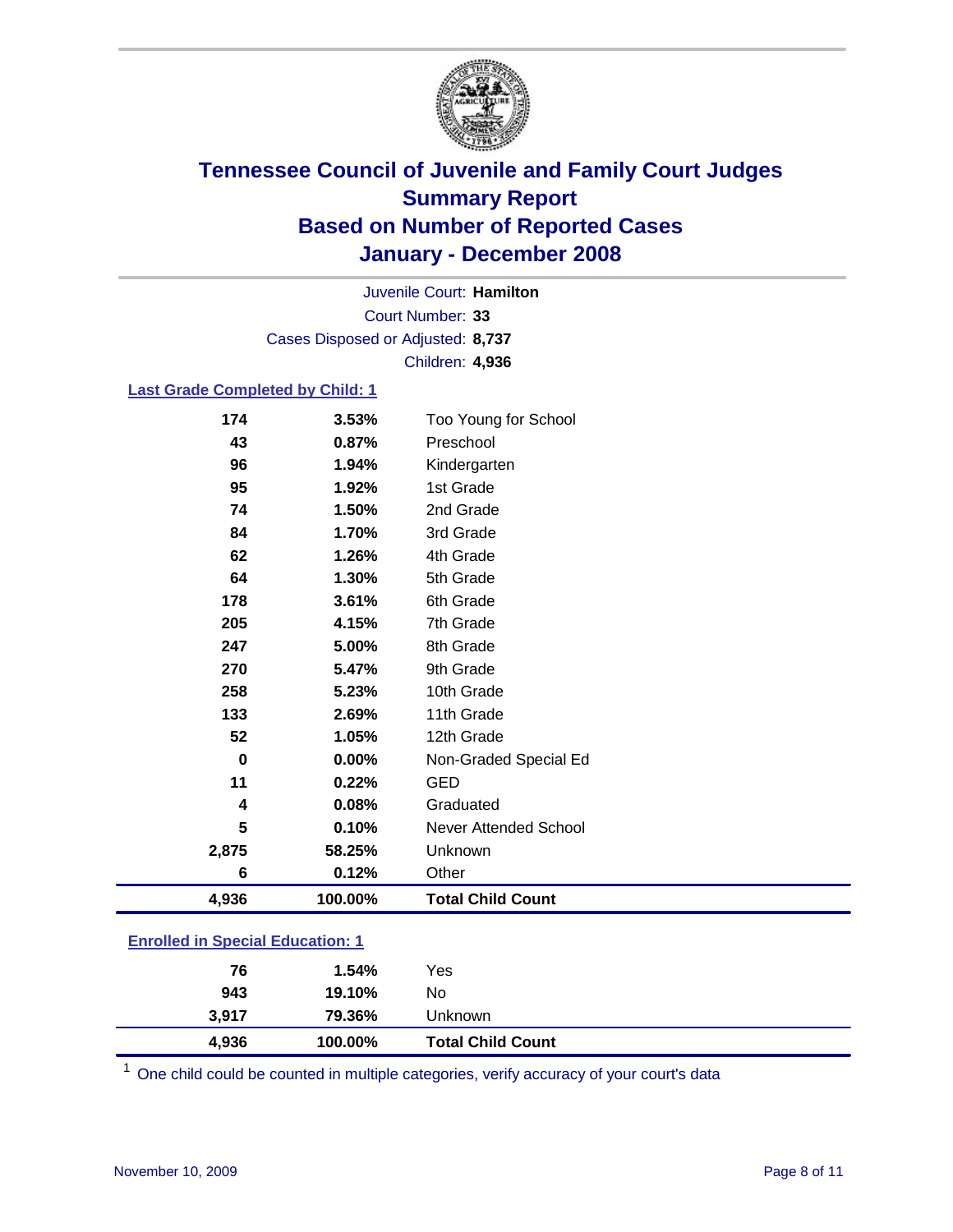

| Juvenile Court: Hamilton     |                                   |                           |  |  |  |
|------------------------------|-----------------------------------|---------------------------|--|--|--|
|                              | Court Number: 33                  |                           |  |  |  |
|                              | Cases Disposed or Adjusted: 8,737 |                           |  |  |  |
|                              |                                   | <b>Children: 4,936</b>    |  |  |  |
| <b>Action Executed By: 1</b> |                                   |                           |  |  |  |
| 1,182                        | 12.11%                            | Judge                     |  |  |  |
| 7,691                        | 78.79%                            | Referee                   |  |  |  |
| 888                          | 9.10%                             | <b>YSO</b>                |  |  |  |
| $\bf{0}$                     | $0.00\%$                          | Other                     |  |  |  |
| 0                            | $0.00\%$                          | Unknown                   |  |  |  |
| 9,761                        | 100.00%                           | <b>Total Action Count</b> |  |  |  |

### **Formal / Informal Actions: 1**

| 2,800        | 28.69%   | Dismissed                                        |
|--------------|----------|--------------------------------------------------|
| 40           | 0.41%    | Retired / Nolle Prosequi                         |
| 2,112        | 21.64%   | <b>Complaint Substantiated Delinquent</b>        |
| 429          | 4.40%    | <b>Complaint Substantiated Status Offender</b>   |
| 115          | 1.18%    | <b>Complaint Substantiated Dependent/Neglect</b> |
| 0            | $0.00\%$ | <b>Complaint Substantiated Abused</b>            |
| 1            | 0.01%    | <b>Complaint Substantiated Mentally III</b>      |
| 923          | 9.46%    | Informal Adjustment                              |
| 3,081        | 31.56%   | <b>Pretrial Diversion</b>                        |
| 72           | 0.74%    | <b>Transfer to Adult Court Hearing</b>           |
| 0            | $0.00\%$ | Charges Cleared by Transfer to Adult Court       |
| 147          | 1.51%    | Special Proceeding                               |
| 0            | $0.00\%$ | <b>Review Concluded</b>                          |
| 39           | 0.40%    | Case Held Open                                   |
| $\mathbf{2}$ | 0.02%    | Other                                            |
| 0            | $0.00\%$ | <b>Unknown</b>                                   |
| 9,761        | 100.00%  | <b>Total Action Count</b>                        |

<sup>1</sup> If different than number of Referral Reasons (9761), verify accuracy of your court's data.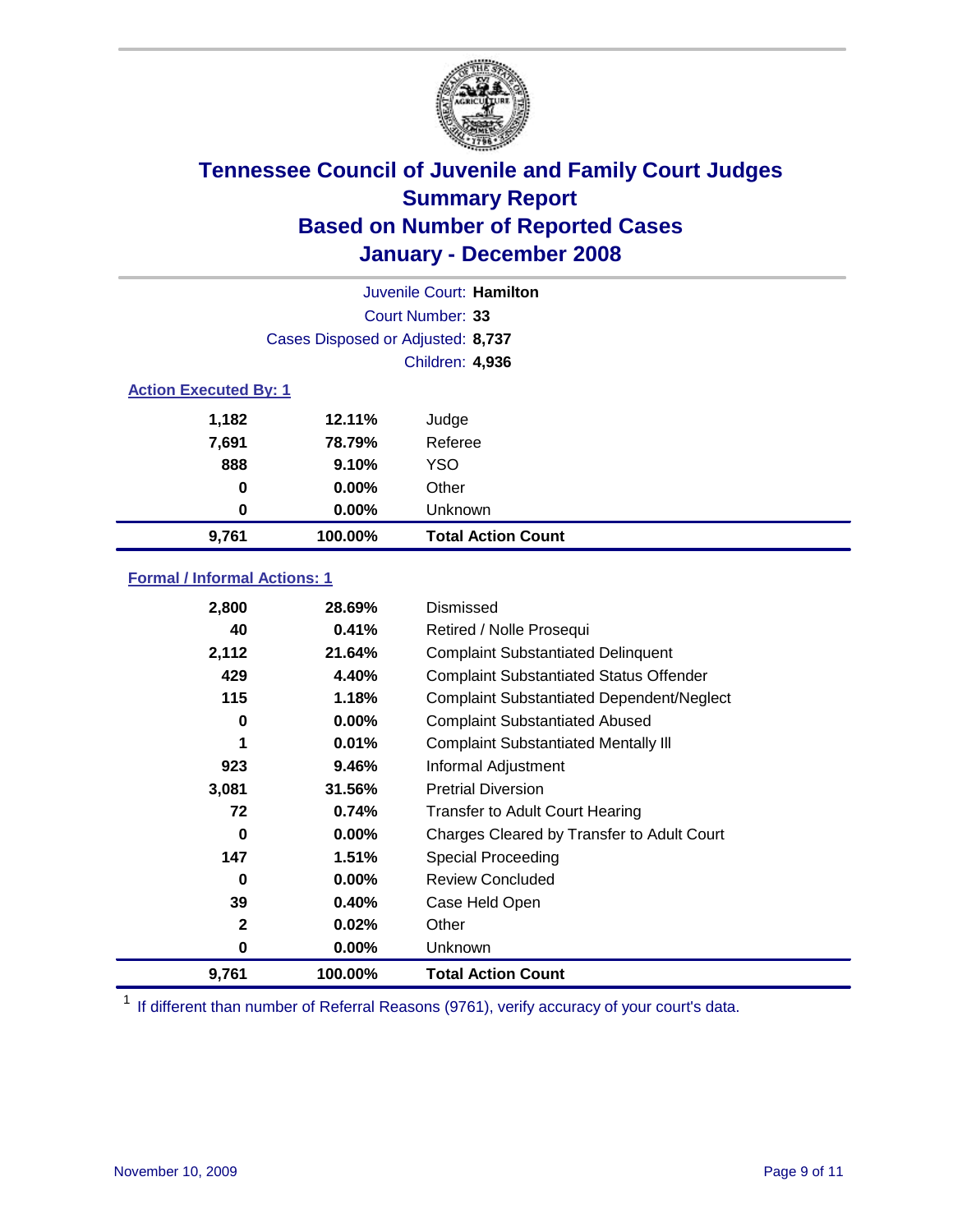

|                       |                                   | Juvenile Court: Hamilton                              |
|-----------------------|-----------------------------------|-------------------------------------------------------|
|                       |                                   | Court Number: 33                                      |
|                       | Cases Disposed or Adjusted: 8,737 |                                                       |
|                       |                                   | <b>Children: 4,936</b>                                |
| <b>Case Outcomes:</b> |                                   | There can be multiple outcomes for one child or case. |
| 2,593                 | 13.73%                            | <b>Case Dismissed</b>                                 |
| 26                    | 0.14%                             | Case Retired or Nolle Prosequi                        |
| 1,158                 | 6.13%                             | Warned / Counseled                                    |
| 5,232                 | 27.71%                            | <b>Held Open For Review</b>                           |
| 1,414                 | 7.49%                             | Supervision / Probation to Juvenile Court             |
| 56                    | 0.30%                             | <b>Probation to Parents</b>                           |
| 106                   | 0.56%                             | Referral to Another Entity for Supervision / Service  |
| 0                     | 0.00%                             | Referred for Mental Health Counseling                 |
| 289                   | 1.53%                             | Referred for Alcohol and Drug Counseling              |
| 0                     | 0.00%                             | <b>Referred to Alternative School</b>                 |
| 0                     | 0.00%                             | Referred to Private Child Agency                      |
| 11                    | 0.06%                             | Referred to Defensive Driving School                  |
| 0                     | 0.00%                             | Referred to Alcohol Safety School                     |
| 84                    | 0.44%                             | Referred to Juvenile Court Education-Based Program    |
| 0                     | 0.00%                             | Driver's License Held Informally                      |
| 0                     | 0.00%                             | <b>Voluntary Placement with DMHMR</b>                 |
| 0                     | 0.00%                             | <b>Private Mental Health Placement</b>                |
| 0                     | 0.00%                             | <b>Private MR Placement</b>                           |
| 0                     | 0.00%                             | Placement with City/County Agency/Facility            |
| 940                   | 4.98%                             | Placement with Relative / Other Individual            |
| 20                    | 0.11%                             | Fine                                                  |
| 615                   | 3.26%                             | <b>Public Service</b>                                 |
| 226                   | 1.20%                             | Restitution                                           |
| 68                    | 0.36%                             | <b>Runaway Returned</b>                               |
| 461                   | 2.44%                             | No Contact Order                                      |
| 0                     | $0.00\%$                          | Injunction Other than No Contact Order                |
| 382                   | 2.02%                             | <b>House Arrest</b>                                   |
| $\mathbf 2$           | 0.01%                             | <b>Court Defined Curfew</b>                           |
| 135                   | 0.72%                             | Dismissed from Informal Adjustment                    |
| 0                     | 0.00%                             | <b>Dismissed from Pretrial Diversion</b>              |
| 336                   | 1.78%                             | <b>Released from Probation</b>                        |
| 36                    | 0.19%                             | <b>Transferred to Adult Court</b>                     |
| 0                     | 0.00%                             | <b>DMHMR Involuntary Commitment</b>                   |